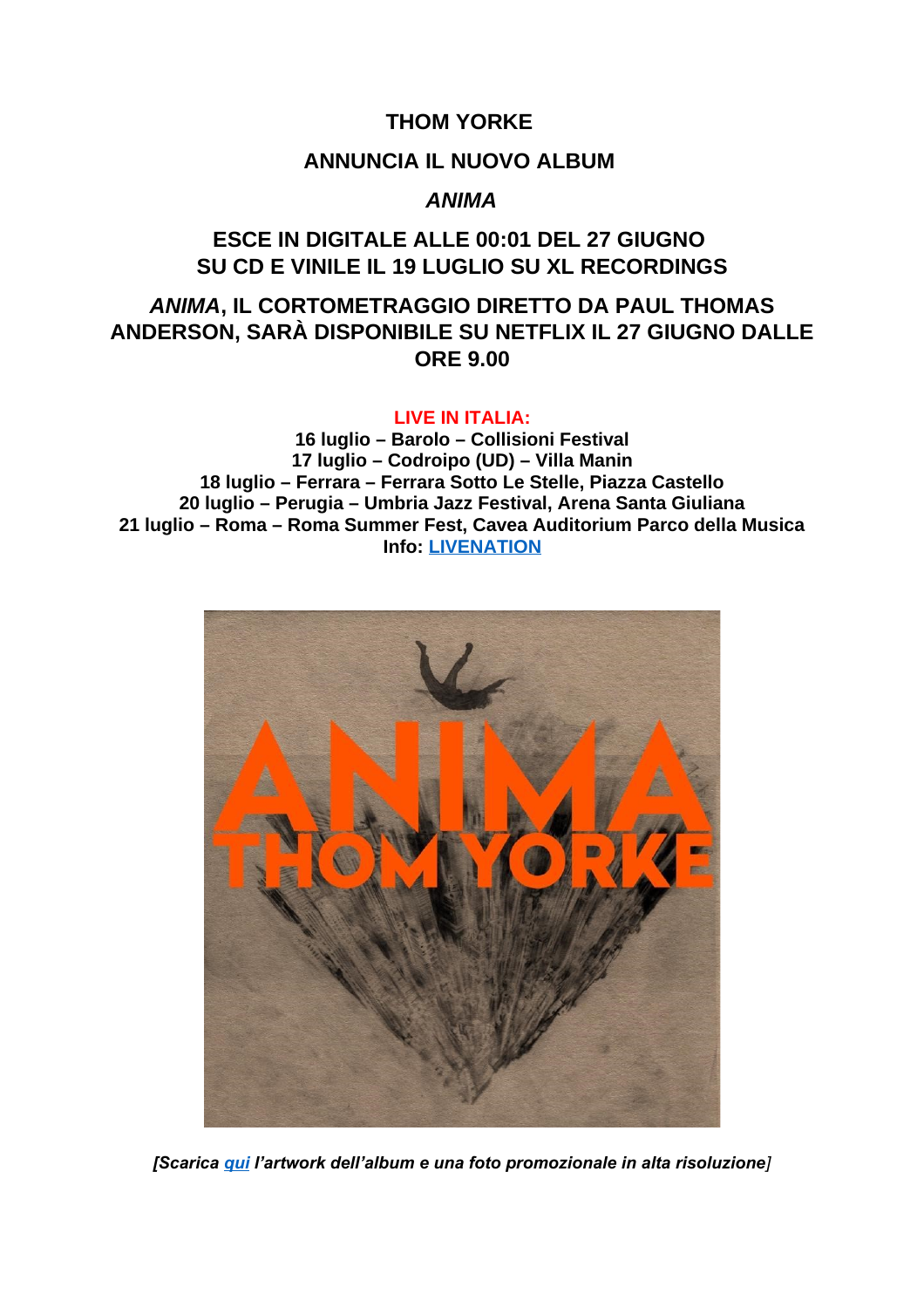**Thom Yorke** pubblica il suo nuovo album *ANIMA* il 27 giugno, alle 00:01. Seguirà la pubblicazione su CD e vinile venerdì 19 luglio. Preordina *ANIMA* a questo link.

Il cortometraggio intitolato *ANIMA* sarà disponibile in esclusiva su Netflix a partire dalle ore 9.00 del 27 giugno. Nel cortometraggio, realizzato da Paul Thomas Anderson, saranno presenti tre brani tratti dal nuovo album di Thom.

L'attesissimo album *ANIMA* è stato scritto da **Thom Yorke** e prodotto da Nigel Godrich. L'album contiene 9 brani, più una bonus track presente esclusivamente nella versione in vinile. *ANIMA* sarà disponibile su CD, doppio vinile nero, doppio vinile arancione in edizione limitata e in versione deluxe in doppio vinile arancione 180g heavyweight con un libro di 40 pagine che include i testi e dei disegni a matita realizzati da Stanley Donwood e Dr Tchock.

Questa è la tracklist:

- 1. Traffic
- 2. Last I Heard (…He Was Circling The Drain)
- 3. Twist
- 4. Dawn Chorus
- 5. I Am A Very Rude Person
- 6. Not The News
- 7. The Axe
- 8. Impossible Knots
- 9. Runwayaway

La bonus track ("Ladies & Gentlemen, Thank You for Coming") sarà disponibile esclusivamente sulla versione in vinile.

Quest'anno, Thom Yorke si esibirà dal vivo in Europa, Giappone, Corea e Nord America. Trovi tutte le date qui:

Luglio:

2nd – Cologne, Germany – Palladium

- 3rd Frankfurt, Germany Jahrhunderthalle
- 4th Montreux, Switzerland Montreux Jazz Festival
- 6th Ewijk, Netherlands Down The Rabbit Hole Festival
- 7th Paris, France Philharmonie de Paris, Days Off Festival
- 8th Paris, France Philharmonie de Paris, Days Off Festival
- 11th Bilbao, Spain BBK Live Festival
- 13th Lisbon, Portugal NOS Alive Festival
- **16th Barolo, Italy Collisioni Festival**
- **17th Codroipo, Italy Villa Manin**
- **18th Ferrara, Italy Piazza Castello**
- **20th Perugia, Italy Arena Santa Giuliana, Umbria Jazz Festival**
- **21st Rome, Italy Roma Summer Fest, Cavea**
- 26th Yuzawa-Cho, Japan Fuji Rock Festival
- 28th Seoul, South Korea Olympic Hall

Settembre:

26th - Laval, Quebec - Place Bell

- 27th Toronto Scotiabank Arena
- 28th Pittsburgh Stage AE